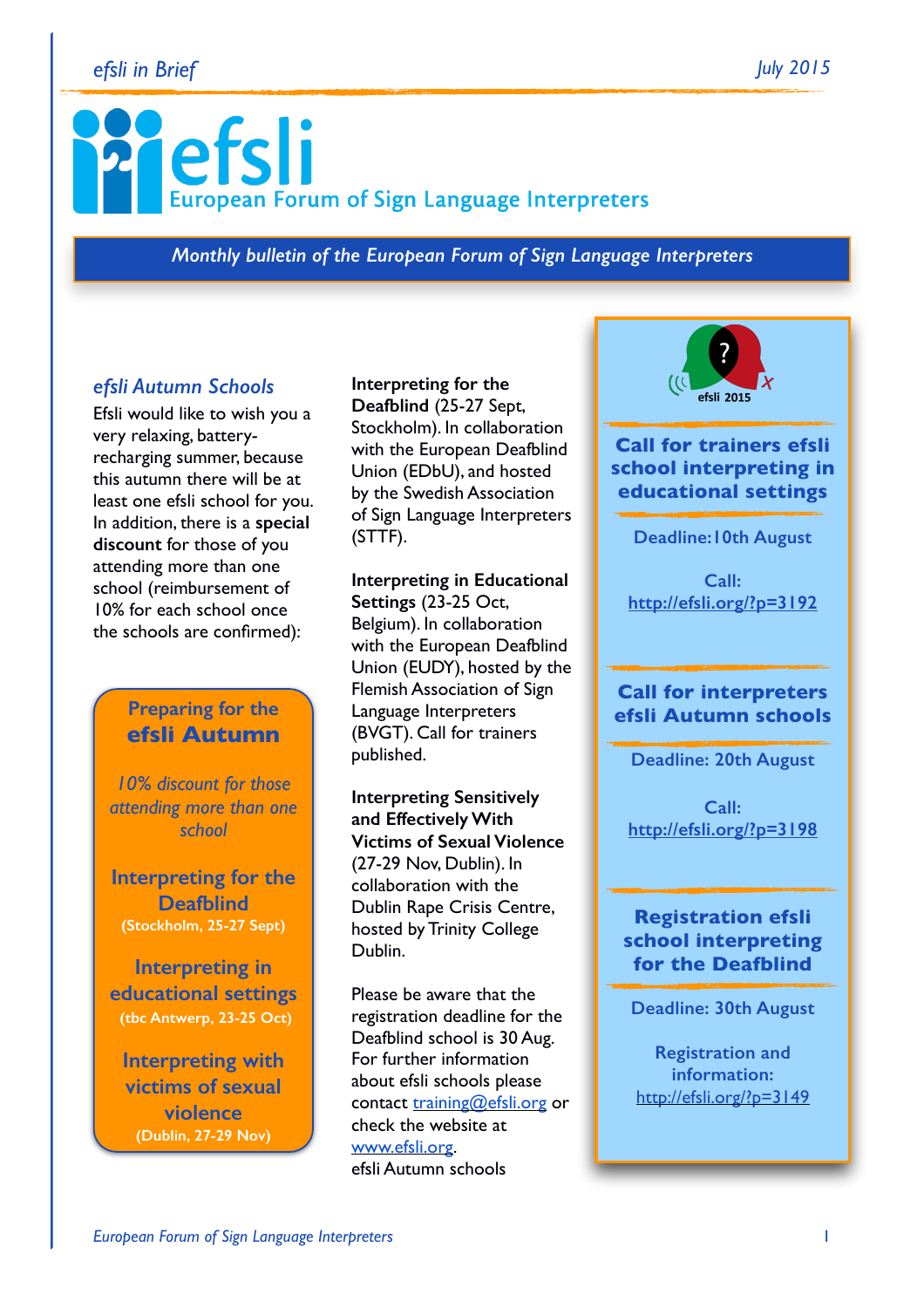# *efsli in Brief July 2015*

#### *efsli EGM Cancelled*

After receiving legal advice and according to the current efsli Constitution, the election of new efsli board members will not take place as initially scheduled at the Extra General Meeting (EGM) in August. The efsli board is following legal advice in its attempt to ensure that the board is in quorate until the AGM in 2016, or until an EGM can elect board members (pending approval of the board proposal for the AGM in 2015).

The efsli board must consist of at least four members (Article 4, Section 8 (2) efsli statutes). Under the terms of the statutes, co-opted board members are considered board members for legal purposes. This means that currently there are only three board members (Chris Peters, Lorraine Leeson, Tobias Haug). In order to be quorate with the efsli constitution, the efsli board has invited one of the parties who was nominated for the board (when the board believed an EGM could go ahead), Aleksandra Kalata-Zawlocka, to be co-opted to the board. The board is delighted to confirm that Aleksandra has agreed to become a member of the board as of 7 July, 2015. She will remain in office until the AGM in 2016.

Given that Tobias Haug and Lorraine Leeson will step

down from the board on September 11 2015, the board has already contacted the second nominee, Ivana Bućko, and invited her to join the board, effective September 12. A fourth member, Christopher Stone (UK), will also join the board as of September 12. Both agreed to join the board for an interim period until September 2016 or until an election can legally take place. We note that Christopher Stone is also efsli's WASLI liaison.

As noted earlier, following legal advice the board will propose some efsli statute changes at the Warsaw AGM. These proposed changes will be voted on in line with the efsli statutes (Article 6), which state that an efsli AGM may review and take action on proposed amendments. This is only possible at an AGM. Proposals must be tabled by the board, or by 2 full members with feedback from the Board. Full members must be given notice of proposed amendments to statutes at least 8 weeks before the AGM.

#### *WASLI Conference*

The World Association of Sign Language Interpreters (WASLI) held their conference from 20-24 July 2015. Efsli President Christian Peters attended the conference on efsli's behalf. This conference is

#### **Host an efsli School**

**Are you member of a national association of sign language interpreters? Do you want your organisation to host an efsli school or an efsli training on demand? If there are specific topics that might be of interest in your country and also perhaps in other European countries, tell your NASLI to contact [training@efsli.org](mailto:training@efsli.org) so we can start organising a great efsli school for 2016. You propose the topic, we make it possible!**

valuable in the field of sign language interpreting: it provides us with diverse perspectives on our profession, as well as giving us a chance to share our work with others from around the world. At this year's conference there were more than 250 participants from more than 53 countries, amazing .This included more than 60 deaf interpreters, who came from every corner of the world to share their experiences.

The event began with preconference workshops by experts in the fields of Deafblind interpreting and haptic communication. Courses were also available on current issues in International Sign, and Challenges in Interpreting for Deaf migrants. In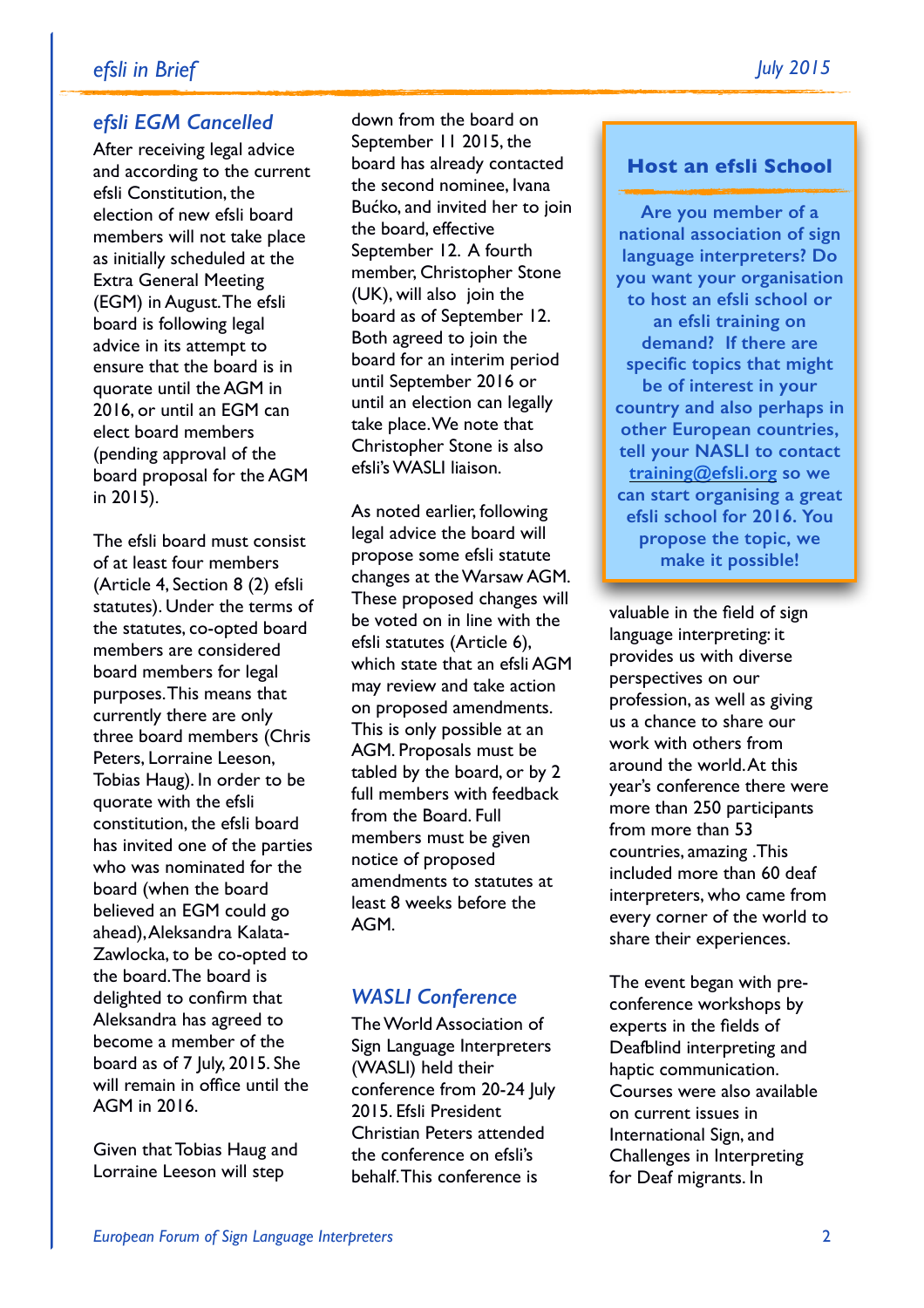addition, former efsli President Peter Llewellyn-Jones offered a course on defining the role of 'Community Interpreter'.

At the opening cocktail reception, first efsli president Liz Scott-Gibson received the title of Honorary President of WASLI. Scott-Gibson's achievements include founding WASLI, efsli, and the Scottish Interpreter Association. Efsli is thrilled with WASLI's decision to bestow this honorary title on her, and wish to congratulate Liz Scott-Gibson on this new achievement.

Participants were inspired by the conference's keynote speakers. Dr. Robert Adam and Dr. Christopher Stone set the scene for the rest of the conference, speaking movingly on the ways in which Deaf interpreters are important from a human rights perspective. The second keynote lecture, delivered by EUD President Markku Jokinen and Liz Scott-Gibson, underlined the vision of Adam and Stone. Their powerful message was that interpreters are not lambs, rock stars, or crusaders, but simply people who work side by side with deaf people. You can see both keynote presentations in full at streetleverage.com.

A great spirit of global community was present at the conference. Sign language was visible everywhere, and

all participants were free to join in conversations and presentations. The time passed quickly and it felt as though the conference was over too soon.

efsli is pleased pleased to announce that Christopher Stone is efsli's European representative at WASLI. We will work toward implementing the positive aims and goals set out at the conference, which include improved collaboration of deaf and interpreter communities. We are all stronger when we work together.

# *Special Attendance Fund (SAF) Committee Members Sought*

A message from Julia Cramer, SAF coordinator:

Dear efsli members,

I would like to inform you about important changes in the SAF committee that will take effect after the efsli conference in September. I, Julia Cramer, am going to step down from the post as the SAF coordinator after three very exciting and successful years, to have more time for other honorary posts. At the same time, Yvonne Jobse will leave the committee after many active years, and so will Sofia Tsereli to help organize efsli 2016 in her home country, Greece.

For this reason, we are looking for volunteers who feel they would fit the committee well and are motivated to become either a member or even the coordinator of the whole team.

So if you are looking for a new challenge, eager to work in a multi-cultural team, happy to spend some of your free time on volunteer work, and good at organizing or at fundraising... we are looking for you! The remaining SAF members – Androniki Xanthopoulou, Bibi DaLacey-Mould, Britta Meinicke and Jetske Tinnevelt – are looking forward to offering a warm welcome to new team members. If you want to find out more about what your role could be, just drop us an email to [saf@efsli.org](mailto:saf@efsli.org) and we will be happy to answer your questions.

Julia Cramer, SAF coordinator

## *Justisign Symposium at Heriot-Watt University*

As part of the Justisigns project one of the consortium partners, Heriot Watt University, will host a symposium on  $7<sup>th</sup>$  Nov. titled, "Interpreter-mediated justice: Different languages, different research methodologies." With the emergence of interpreting studies as a sub-discipline of translation studies, more attention is being paid to the research methods applied to